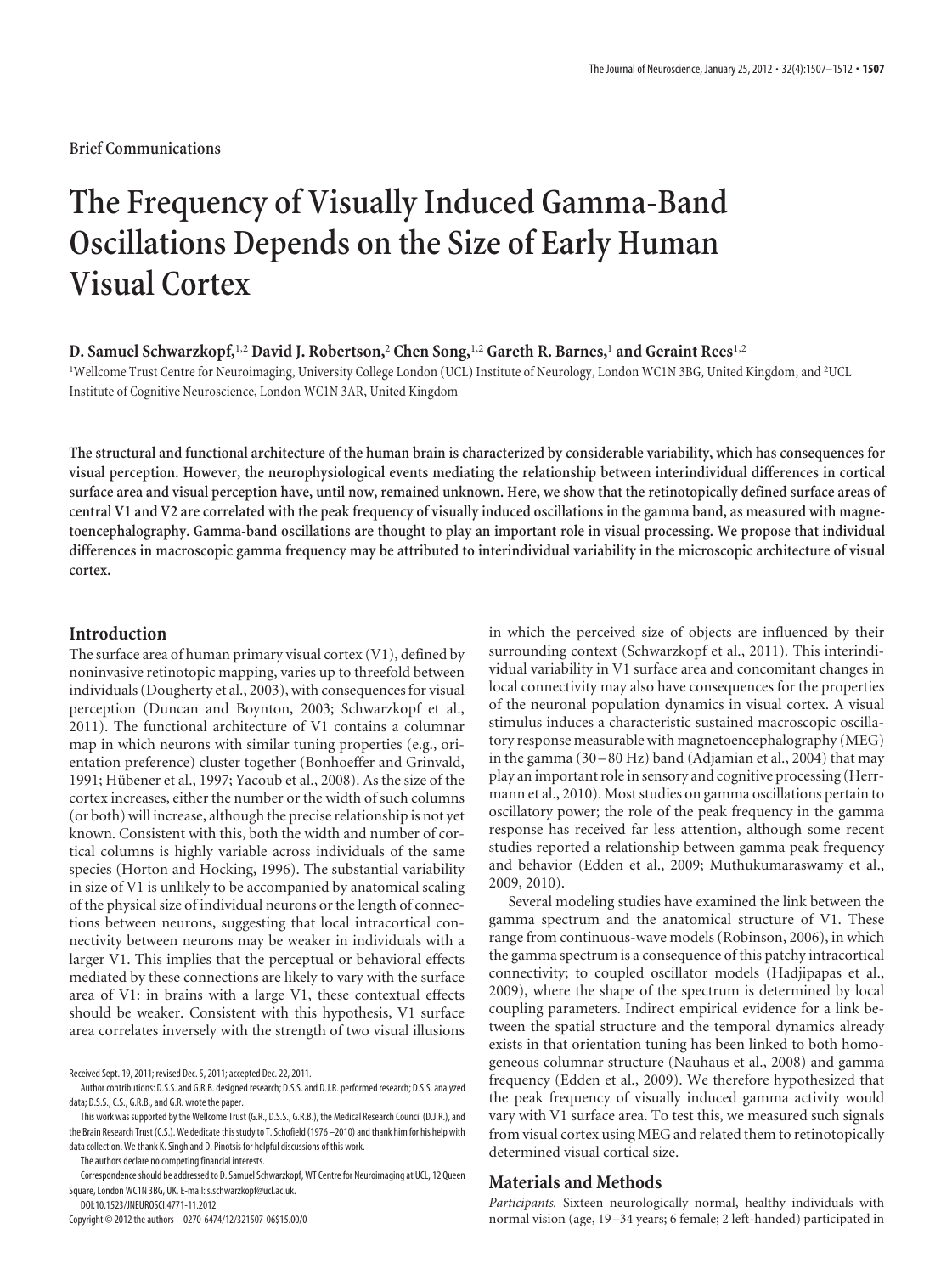

Figure 1. Peak MNI coordinates of the gamma responses induced by the stimulus for all participants overlaid on a canonical structural MRI template brain. Black crosses denote the peak for each individual participant associated with stimulation of the contralateral visual hemifield. White circles denote the mean peak coordinates across participants for stimulation of this hemifield.

two sessions. In the first session, participants were scanned with MEG to record the response in visual cortex to a simple static grating stimulus. In the second session, we performed retinotopic mapping using functional magnetic resonance imaging (fMRI). This retinotopic mapping session also formed part of a previous study (Schwarzkopf et al., 2011). Participants gave written informed consent to take part in the experiments. All procedures were approved by the local ethics committee.

*Magnetoencephalography.* Participants were seated in a MEG system and viewed the stimulus on a projection screen in front of them. During the entire recording run, they were required to maintain fixation on a small red dot in the center of the screen. The stimulus was a static, high-contrast, square-wave, vertical grating, which measured  $4^{\circ} \times 4^{\circ}$  of visual angle and had a spatial frequency of 3 cycles/°. The grating was presented on a mean luminance uniform gray background in the lower visual field such that the corner closest to the center of gaze was horizontally and vertically displaced from the fixation spot by 0.5°. There were 180 trials per run. On half of the trials, the grating was shown in the lower right quadrant; on the other half, it was shown in the lower left. Moreover, to minimize adaptation effects, the contrast polarity was either positive or negative. These four trial conditions were counterbalanced and randomly interleaved within a run. The stimulus was presented for 1.5–2 s with the duration pseudorandomized on each trial. To ensure attention and arousal, participants were required to press a button on a response box as soon as the stimulus disappeared. The intertrial interval was fixed at 2 s. On two separate runs, participants made their behavioral response either with their left or right hand. The order was counterbalanced across participants.

We recorded MEG data using a whole-head CTF axial gradiometer system with 275 channels, sampled at 600 Hz. Three electrical coils were placed at fiducial locations and used to monitor subject head movement. Data were analyzed using SPM8 (http://www.fil.ion.ucl.ac.uk/spm). Recordings were divided into epochs that comprised the time from 1.5 s before stimulus onset until 1.5 s after stimulus onset (i.e., the earliest time for stimulus offset that preceded the participant's behavioral response). We then used an LCMV beamformer algorithm (Van Veen et al., 1997) implemented in SPM8 to contrast the source power in a time window between 0.5 and 1.5 s after stimulus onset with the 1 s of baseline power directly preceding stimulus onset. Source orientation at each voxel was determined using the method of Sekihara and colleagues (2004). We located peak gamma activity in the medial occipital cortex, and at this peak location we used the beamformer weights to extract the time series of the source. Power spectra for frequencies between 30 and 80 Hz during the stimulation and the baseline time window were calculated using a multitaper spectral estimate (Thomson, 1982) using seven discrete prolate spheroidal sequences as data tapers. We determined the percentage power change in each frequency bin and fitted a Gaussian function to this curve to derive the peak gamma frequency, the amplitude, and the bandwidth of the gamma response. We calculated the mean across all four measurements, i.e., for both visual hemifields and the two separate recording runs. To illustrate the complete time–frequency evolution of the spectral power change, we used a wavelet transform (implemented by the spm\_wavspec function in SPM8). For each frequency bin, we determined

the percentage power change at each time point relative to the entire 1.5 s of baseline preceding stimulus onset.

*Retinotopic mapping.* In the same participants, we conducted retinotopic mapping (Schwarzkopf et al., 2011). Participants were scanned in a Siemens Trio 3T MRI scanner with a 32-channel head coil while they viewed rotating high-contrast checkerboard wedge and expanding/contracting ring stimuli reversing contrast at  ${\sim}$ 4 Hz against a uniform gray background. The wedge stimulus subtended eccentricities between 0.3– 8° and a polar angle of 15°. The ring stimuli scaled in width over the course of a stimulus cycle and were 3° wide at the maximal eccentricity. At random intervals, the checkerboard pattern would undergo a small jump in polar angle and jump back after 200 ms. Participants were asked to indicate whenever this happened with a button press.

An echo-planar imaging sequence (TR, 3.06 s; echo spacing, 560  $\times$  $10^{-3}$  ms; matrix size, 96  $\times$  96; interleaved slice acquisition) affording  $2.3 \times 2.3 \times 2$  mm resolution (0.3 mm interslice gap) was used to acquire functional images. In addition, a T1-weighted modified driven equilibrium Fourier transform sequence was used to generate a structural image of brain anatomy, and  $B_0$ -field maps were acquired to correct for EPI distortions (Hutton et al., 2002). In polar-mapping sessions, the wedge stimulus made 10 rotations (20 images/rotation). In eccentricitymapping sessions, the ring stimulus made 15 contraction/expansion cycles (10 images/cycle).

Functional magnetic mapping data were preprocessed in SPM8 by applying slice timing correction, realignment, and unwarping (using the  $B<sub>0</sub>$ -field maps). We coregistered the images to the participant's structural MRI scan and smoothed it with a 4 mm FWHM kernel. We calculated a fast Fourier transform of the time series for each scanning session at the fundamental frequency of the stimulus to determine the stimulus location at which each voxel responded (Sereno et al., 1995). These data were then projected onto a mesh created from the gray–white matter boundary in Freesurfer (Fischl et al., 1999). The borders of early visual areas V1–V3 were delineated based on the reversals in the polar angle map. Surface area in each region was determined for each participant.

## **Results**

Employing a beamforming approach, we isolated evoked and induced MEG responses to a visual stimulus in a virtual electrode placed in the medial occipital cortex in a location consistent with primary visual cortex. Figure 1 shows the peak for the source localization of the visually induced gamma-band response in all participants (and the mean coordinates across participants) overlaid on a structural MNI template brain. As expected, the sources for a stimulus in a visual hemifield clustered within the contralateral medial occipital cortex. This revealed substantial variability between individuals (Fig. 2) in the peak of stimulus-induced gamma-band oscillations between 44.6 and 57 Hz. Previous studies reported higher gamma frequencies over a wider range (Hoogenboom et al., 2006); however, these experiments used a drifting grating stimulus and moving or dynamic stimuli induce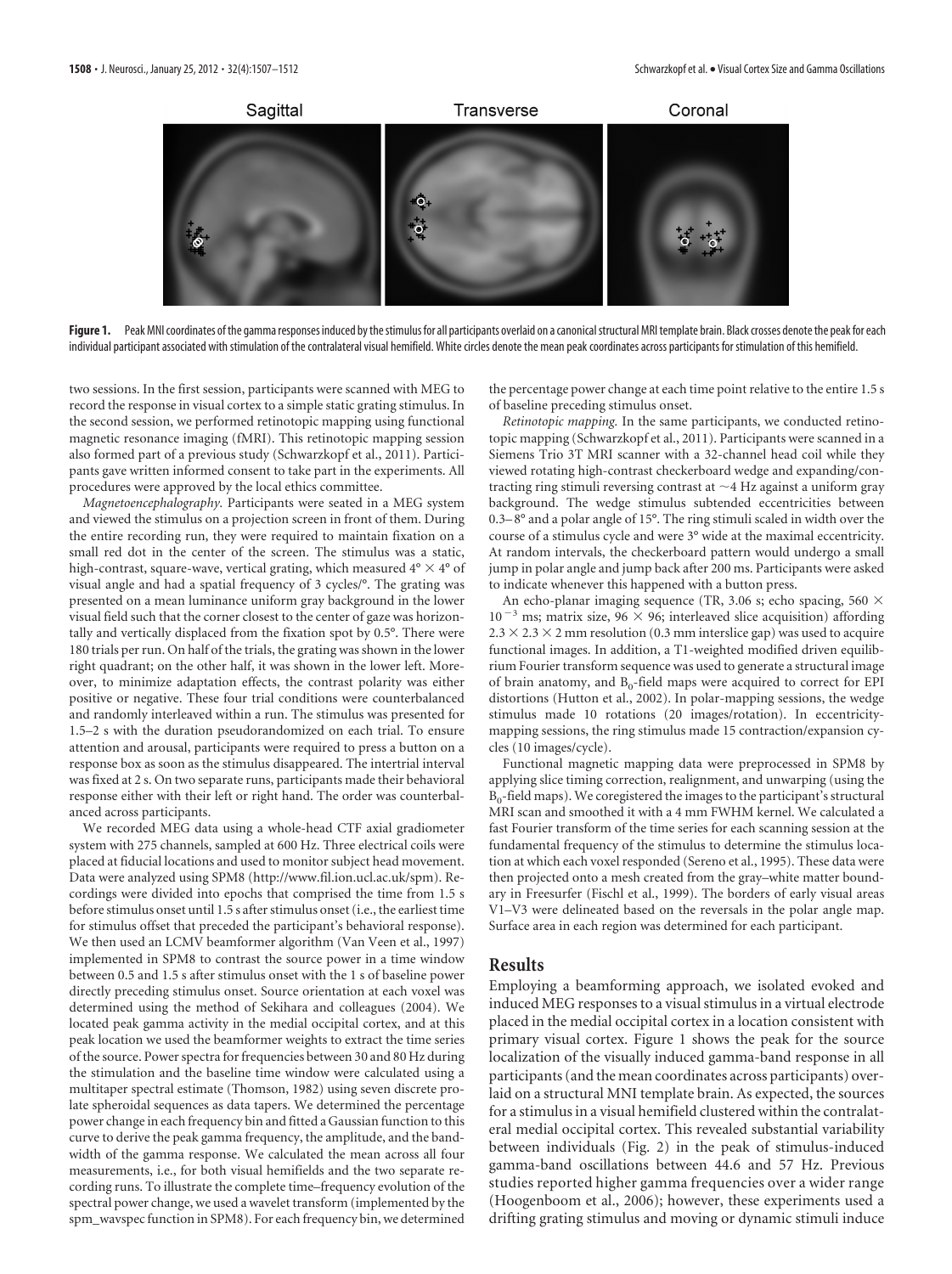

Figure 2. Gamma-band activity in two exemplar participants measured with MEG. A, Time–frequency plots of oscillatory power across a trial. The intensity of the color denotes percentage power change in a frequency bin relative to the 1.5 s preceding stimulus onset (averaged across trials). *B*, Power spectra measured from the same two participants in *A* in the gamma-band (30 – 80 Hz) during a time window 0.5-1.5 s after stimulus onset (red) and the 1.0 s preceding stimulus onset (blue). Thick curves show the mean across trials; thin curves denote  $\pm$  1 SEM.

faster gamma oscillations than static stimuli (Swettenham et al., 2009). The range of peak gamma frequencies is consistent with previous studies using similar stimulus parameters to ours (Muthukumaraswamy et al., 2009, 2010).

We further used fMRI to delineate the central part of V1 with standard retinotopic mapping techniques. As Figure 3 shows, robust statistics demonstrated a strong (Cohen, 1988) and significant positive correlation between peak gamma frequency and V1 surface area (Spearman's  $\rho$ :  $\rho = 0.63$ ,  $p = 0.011$ ; Fig. 3A; for data from individual participants, see Table 1). This relationship was evident regardless of whether V1 surface area was expressed in absolute terms or as a proportion of overall cortical surface area  $(\rho = 0.72, p = 0.002)$ . We observed the same relationship also for  $V2$  ( $\rho = 0.54$ ,  $p = 0.03$ ; Fig. 3*B*) but not for V3 ( $\rho = -0.09$ ,  $p =$ 0.728; Fig. 3*C*). No significant correlations were found between surface area and the amplitude (V1:  $\rho = -0.08$ ,  $p = 0.782$ ; V2:  $\rho = -0.093$ ,  $p = 0.744$ ) or width (V1:  $\rho = -0.07$ ,  $p = 0.795$ ; V2:  $\rho = -0.1$ ,  $p = 0.722$ ) of the gamma peak. Critically, the correlation between cortical thickness and gamma peak frequency was not significant (V1:  $\rho = -0.03$ ,  $p = 0.918$ ; V2:  $\rho = -0.118$ ,  $p =$ 0.664).

Correlational analyses can be susceptible to the presence of outliers and violations of the homoscedasticity assumption. To address such possible effects, for all the correlations reported above, we calculated a robust regression by first removing outliers from the sample using the Mahalanobis distance (MD). For the correlation between V1 size and gamma frequency, one observation with  $MD > 6$  was excluded and all results presented

here are after removal of this data point. This not only ensured that potentially influential outliers did not skew the results in either direction but also guaranteed that the homoscedasticity assumption of the correlational tests was met (three different tests showed no evidence of heteroscedasticity: White's test: *p* 0.953, Breusch-Pagan-Koenker test:  $p = 0.761$ , Spearman's  $\rho$ :  $p = 0.843$ .

We restricted ourselves to only reporting the nonparametric Spearman's  $\rho$  correlation, as it is more robust than the more widely used Pearson correlation. The Spearman test can also reveal nonlinear relationships that could be expected here by comparing an areal measurement, which increases within a square relationship, with a frequency, which presumably increases linearly. Similar results were obtained when using Kendall's  $\tau$ , another robust correlational statistic ( $\tau$  = 0.452,  $p$  = 0.023).

We further used a bootstrapping approach to estimate the 95% confidence interval of the correlation. We resampled the data 10,000 times with replacement and calculated the correlation coefficient for each bootstrap sample. Finally, we determined the 2.5th and 97.5th percentile of the resulting distribution of coefficients. A correlation can be considered significant if the confidence interval does not overlap zero. This was the case both when correlating gamma peak frequency with the absolute surface area of V1 (confidence interval: 0.13–0.89) and with the area relative to the surface area of the entire cortical sheet (0.31–0.91). Together, these steps thus provide high confidence that there is a positive relationship between V1 surface area and gamma peak frequency.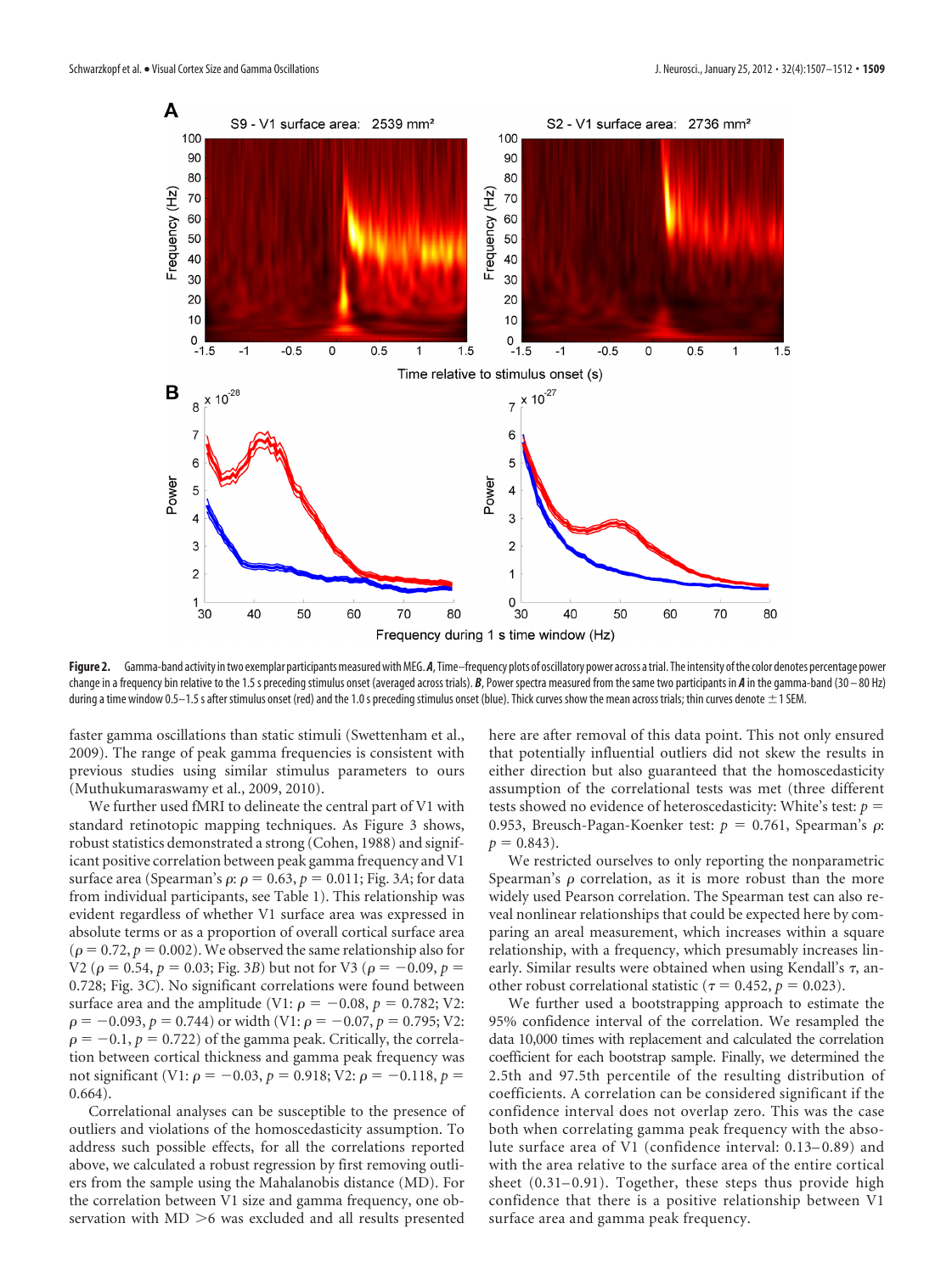

Figure 3. The retinotopically measured size of central V1 and V2 predicted individual differences in the gamma-band frequency induced by a visual stimulus.  $A-C$ , Gamma peak frequency in all participants plotted against the cortical surface area of V1 (*A*), V2 (*B*), and V3 (*C*). Each circle reflects data from one participant. The solid line is the best-fitting linear regression and dashed lines indicate bootstrapped 95% confidence intervals. The correlation statistics (Spearman's  $\rho$ ) are denoted at the top.

## **Discussion**

Our findings provide new evidence that gamma-band frequency in human participants is correlated with the retinotopically determined surface area of central V1. The absence of a correlation with cortical thickness indicates that the effect was unrelated to gray matter volume and instead suggests that the distance across the cortical sheet was the relevant factor. This may implicate a role for lateral intra-areal connections in the generation of gamma oscillations. We propose that these individual variations in gamma frequency can also be accounted for in terms of cortical surface architecture.

**Table 1. Visually induced gamma peak frequency, bandwidth, and amplitudes as well as the surface areas and cortical thickness for retinotopic areas V1–V3 in 16 participants**

|             | Induced gamma |                   |                      | Surface area       |                                |                                  | <b>Cortical thickness</b> |            |            |
|-------------|---------------|-------------------|----------------------|--------------------|--------------------------------|----------------------------------|---------------------------|------------|------------|
| Participant | Peak<br>(Hz)  | Bandwidth<br>(Hz) | Amplitude<br>$(\% )$ | V1<br>$\text{m}^2$ | V <sub>2</sub><br>$\rm (mm^2)$ | V3<br>$\left(\text{mm}^2\right)$ | V1<br>(mm)                | V2<br>(mm) | V3<br>(mm) |
| S1          | 49.7          | 13.0              | 58.4                 | 2786               | 1957                           | 2098                             | 1.953                     | 2.146      | 2.162      |
| S2          | 52.0          | 13.6              | 84.3                 | 2736               | 2290                           | 2281                             | 2.048                     | 2.102      | 2.145      |
| S3          | 48.5          | 11.2              | 85.7                 | 2654               | 2699                           | 2324                             | 1.996                     | 1.958      | 2.046      |
| S4          | 48.5          | 20.5              | 46.4                 | 2996               | 2197                           | 2801                             | 2.053                     | 2.313      | 2.208      |
| S5          | 52.3          | 16.4              | 74.6                 | 2548               | 2567                           | 2151                             | 2.118                     | 2.177      | 2.127      |
| S6          | 47.3          | 10.2              | 132.6                | 2790               | 2594                           | 2431                             | 1.867                     | 1.961      | 2.075      |
| S7          | 48.7          | 11.1              | 166.7                | 2983               | 2535                           | 2412                             | 2.099                     | 2.226      | 2.280      |
| S8          | 54.9          | 11.6              | 126.0                | 3083               | 2907                           | 1953                             | 2.020                     | 2.076      | 2.163      |
| S9          | 46.1          | 11.1              | 229.2                | 2539               | 2226                           | 2443                             | 2.285                     | 2.318      | 2.291      |
| <b>S10</b>  | 46.8          | 12.6              | 102.9                | 2488               | 2643                           | 2117                             | 2.216                     | 2.282      | 2.220      |
| <b>S11</b>  | 51.6          | 8.7               | 81.7                 | 3149               | 3072                           | 2593                             | 2.122                     | 2.190      | 2.356      |
| <b>S12</b>  | 44.6          | 16.8              | 50.2                 | 2550               | 2432                           | 1919                             | 2.079                     | 2.395      | 2.490      |
| <b>S13</b>  | 47.9          | 11.3              | 104.4                | 2277               | 2260                           | 2208                             | 2.079                     | 2.096      | 2.347      |
| <b>S14</b>  | 52.0          | 24.7              | 61.0                 | 3295               | 3118                           | 1893                             | 2.351                     | 2.335      | 2.409      |
| <b>S15</b>  | 57.0          | 19.5              | 31.2                 | 3425               | 3178                           | 2243                             | 2.062                     | 2.220      | 2.344      |
| S16         | 54.9          | 17.1              | 43.8                 | 2112               | 2712                           | 2440                             | 2.180                     | 2.358      | 2.501      |

See Materials and Methods for details of how induced gamma peak and V1–V3 anatomical statistics were determined on a per-participant basis.

To explain these effects, we draw on the framework of coupled oscillators (Breakspear et al., 2010) and consider the measured gamma spectrum to be due to the summation of many synchronizing oscillators (at the scale of cortical columns) distributed across the visual cortex. Two factors influence how easily sets of coupled oscillators synchronize; their homogeneity (in frequency) and their coupling strength (connectivity) (Kuramoto, 2003). Moreover, the natural frequency of a set of spatially distributed but coupled oscillators is determined by their intrinsic coupling delay times (Jeong et al., 2002).

Consider a local pool of coupled oscillators in the visual cortex. Their ability to self-synchronize will be determined by the homogeneity in the natural frequency of their gamma oscillations. If we assume that homogeneity in environment (the similarity of the cytoarchitecture, receptor density, etc.) endows homogeneity in frequency, a local pool of oscillators will not only oscillate at similar frequencies but also will have relatively short conduction delays. That is, gamma oscillations in more homogeneous cortices should be of higher frequency for the same level of input. This is consistent with observations that neurons in more homogeneous regions of cortex have sharper orientation tuning (Nauhaus et al., 2008), that higher oscillatory frequencies are more selective to orientation (Frien et al., 2000), and that behavioral orientation discrimination is positively correlated with gamma frequency (Edden et al., 2009); i.e., higher local homogeneity gives rise to higher gamma frequency. Computationally, this is consistent with a model in which a higher gamma frequency endows a local neuronal ensemble with the ability to discriminate between shorter firing lags, thus enhancing signaling from those neurons with highest sensitivity to the stimulus (Fries et al., 2007).

Now consider adding a second (distant) pool of oscillators. As the connections to this second pool are strengthened, another form of synchrony at a lower frequency, due to the longer conduction delays, will develop. The system will have two dominant modes: local high frequency and global lower frequency. In cortices with high local homogeneity, the local neuronal populations will dominate the dynamics (as they synchronize relatively effortlessly); conversely, as the local homogeneity decreases, the dom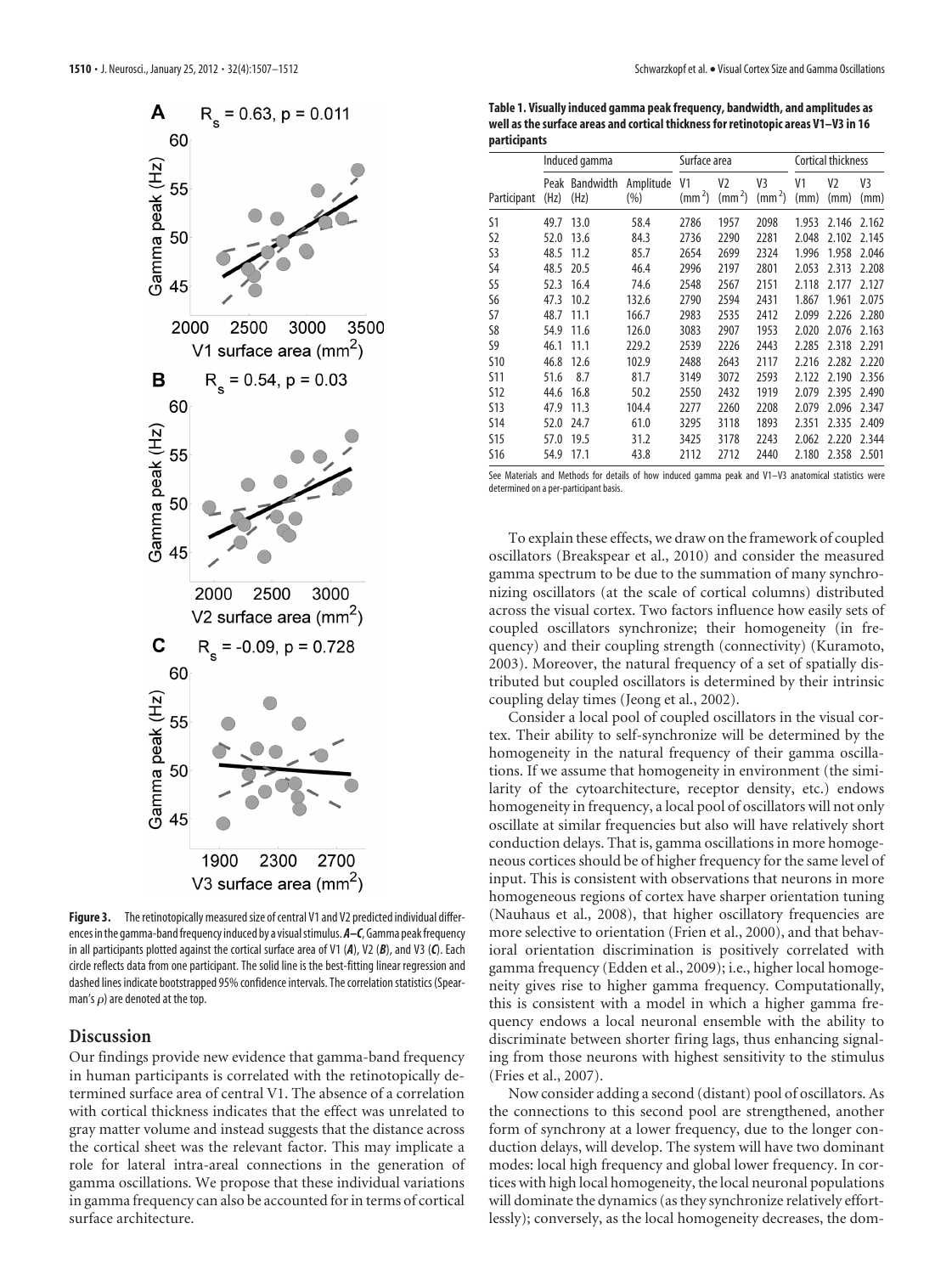inant frequency will be determined primarily by longer-range interactions. This in turn is consistent with observations that increasing stimulus size decreases the frequency of gamma oscillation (Gieselmann and Thiele, 2008). Thus, for individuals with a large V1, where the horizontal connections traverse relatively short distances (in visual space), the homogeneity is high, and so will be the macroscopically measured oscillation frequency (as the conduction delays are short).

The relationship we propose between cortical microarchitecture and macroscopic gamma frequency may also help explain why the observed gamma frequency increases with stimulus contrast (Ray and Maunsell, 2010), as higher contrast reduces lateral signal transmission in visual cortex (Nauhaus et al., 2009), hence making the synchronized ensembles more local. Our account makes three main predictions that could be tested in future work. First, individuals with larger V1 should have better orientation tuning at the neuronal level and behaviorally better orientation discrimination ability. Second, in these individuals, gamma frequency will decrease relatively slowly (compared with people with smaller V1) as stimulus size increases. Third, at the level of cortical maps, a larger V1 should result in more homogeneous functional architecture, i.e., wider orientation columns.

Gamma-band activity and the sharpening of orientation tuning have also been linked to the activity of inhibitory neuronal networks (Alitto and Dan, 2010). Thus, the microarchitecture in V1 and inhibitory activity are likely to be closely related. In humans, the concentration of the inhibitory neurotransmitter GABA in the occipital lobe, measured using magnetic resonance spectroscopy (MRS), is correlated with the peak gammaoscillation frequency (Muthukumaraswamy et al., 2009). Previous studies showed that human early visual cortex contains a higher concentration of GABA receptors than other brain regions (Zilles et al., 2002). Histochemical studies on monkey cortex show that Brodmann's area (BA)17, which corresponds to retinotopic area V1, contains a considerably greater number (  $\sim$  50% more) of GABAergic inhibitory neurons compared with other regions, including the adjacent BA18 (Hendry et al., 1987). Assuming that the number of GABAergic cells is proportional to local GABA concentration, it is plausible that individuals with a larger V1 would have a greater concentration of GABA within a fixed volume of occipital cortex (for example, as would be measured using a fixed voxel size in MRS). But naturally, macroscopically measured GABA concentration is also likely to be influenced by factors other than cortical surface area; for example, a thicker cortex potentially contains more neurons or more GABAergic synapses. The level of GABA within cortex may also vary across individuals and even within the same individual; for example, GABA levels are likely to change across the menstrual cycle (Epperson et al., 2002). In contrast, gamma frequency has been suggested to decrease with age (Muthukumaraswamy et al., 2010; Gaetz et al., 2011). While we did not find a significant correlation between gamma frequency and age ( $\rho = -0.37$ ,  $p =$ 0.162), this may be due to the relatively narrow age range in our study (19 –34 years). Our data therefore indicate that the surface area of V1 may be an important covariate to consider in any future study of both GABA levels and gamma frequency, as  $\sim$ 36% of interindividual variance in gamma peak frequency can be explained by V1 surface area.

We also observed a significant correlation between the surface area of V2 and gamma peak frequency; while this is potentially also very interesting, it mostly likely reflects the fact that the sizes of V1 and V2 are known to be weakly correlated (Dougherty et al., 2003).

This work underlines the importance for future research to explore individual differences in the morphological organization of the cortex and to reveal the factors that drive it. It sets the way for exploring the variability of cortical functional microarchitecture and how it relates to oscillatory activity, leading to the development of mechanistic models of the underlying processes (Pinotsis and Friston, 2011).

## **References**

- Adjamian P, Holliday IE, Barnes GR, Hillebrand A, Hadjipapas A, Singh KD (2004) Induced visual illusions and gamma oscillations in human primary visual cortex. Eur J Neurosci 20:587–592.
- Alitto HJ, Dan Y (2010) Function of inhibition in visual cortical processing. Curr Opin Neurobiol 20:340 –346.
- Bonhoeffer T, Grinvald A (1991) Iso-orientation domains in cat visual cortex are arranged in pinwheel-like patterns. Nature 353:429 –431.
- Breakspear M, Heitmann S, Daffertshofer A (2010) Generative models of cortical oscillations: neurobiological implications of the Kuramoto model. Front Hum Neurosci 4:190.
- Cohen J (1988) Statistical power analysis for the behavioral sciences. Hillsdale, NJ: Routledge.
- Dougherty RF, Koch VM, Brewer AA, Fischer B, Modersitzki J, Wandell BA (2003) Visual field representations and locations of visual areas V1/2/3 in human visual cortex. J Vis 3:586 –598.
- Duncan RO, Boynton GM (2003) Cortical magnification within human primary visual cortex correlates with acuity thresholds. Neuron 38:659 –671.
- Edden RA, Muthukumaraswamy SD, Freeman TC, Singh KD (2009) Orientation discrimination performance is predicted by GABA concentration and gamma oscillation frequency in human primary visual cortex. J Neurosci 29:15721–15726.
- Epperson CN, Haga K, Mason GF, Sellers E, Gueorguieva R, Zhang W, Weiss E, Rothman DL, Krystal JH (2002) Cortical gamma-aminobutyric acid levels across the menstrual cycle in healthy women and those with premenstrual dysphoric disorder: a proton magnetic resonance spectroscopy study. Arch Gen Psychiatry 59:851–858.
- Fischl B, Sereno MI, Dale AM (1999) Cortical surface-based analysis. II. Inflation, flattening, and a surface-based coordinate system. Neuroimage 9:195–207.
- Frien A, Eckhorn R, Bauer R, Woelbern T, Gabriel A (2000) Fast oscillations display sharper orientation tuning than slower components of the same recordings in striate cortex of the awake monkey. Eur J Neurosci 12:1453–1465.
- Fries P, Nikolić D, Singer W (2007) The gamma cycle. Trends Neurosci 30:309 –316.
- Gaetz W, Roberts TPL, Singh KD, Muthukumaraswamy SD (2011) Functional and structural correlates of the aging brain: relating visual cortex (V1) gamma band responses to age-related structural change. Hum Brain Mapp. Advance online publication. Retrieved Nov. 15, 2011. doi:10.1002/hbm.21339.
- Gieselmann MA, Thiele A (2008) Comparison of spatial integration and surround suppression characteristics in spiking activity and the local field potential in macaque V1. Eur J Neurosci 28:447–459.
- Hadjipapas A, Casagrande E, Nevado A, Barnes GR, Green G, Holliday IE (2009) Can we observe collective neuronal activity from macroscopic aggregate signals? Neuroimage 44:1290 –1303.
- Hendry SH, Schwark HD, Jones EG, Yan J (1987) Numbers and proportions of GABA-immunoreactive neurons in different areas of monkey cerebral cortex. J Neurosci 7:1503–1519.
- Herrmann CS, Fründ I, Lenz D (2010) Human gamma-band activity: a review on cognitive and behavioral correlates and network models. Neurosci Biobehav Rev 34:981–992.
- Hoogenboom N, Schoffelen JM, Oostenveld R, Parkes LM, Fries P (2006) Localizing human visual gamma-band activity in frequency, time and space. Neuroimage 29:764-773.
- Horton JC, Hocking DR (1996) Intrinsic variability of ocular dominance column periodicity in normal macaque monkeys. J Neurosci 16:7228 –7239.
- Hübener M, Shoham D, Grinvald A, Bonhoeffer T (1997) Spatial relationships among three columnar systems in cat area 17. J Neurosci 17:9270 –9284.
- Hutton C, Bork A, Josephs O, Deichmann R, Ashburner J, Turner R (2002)